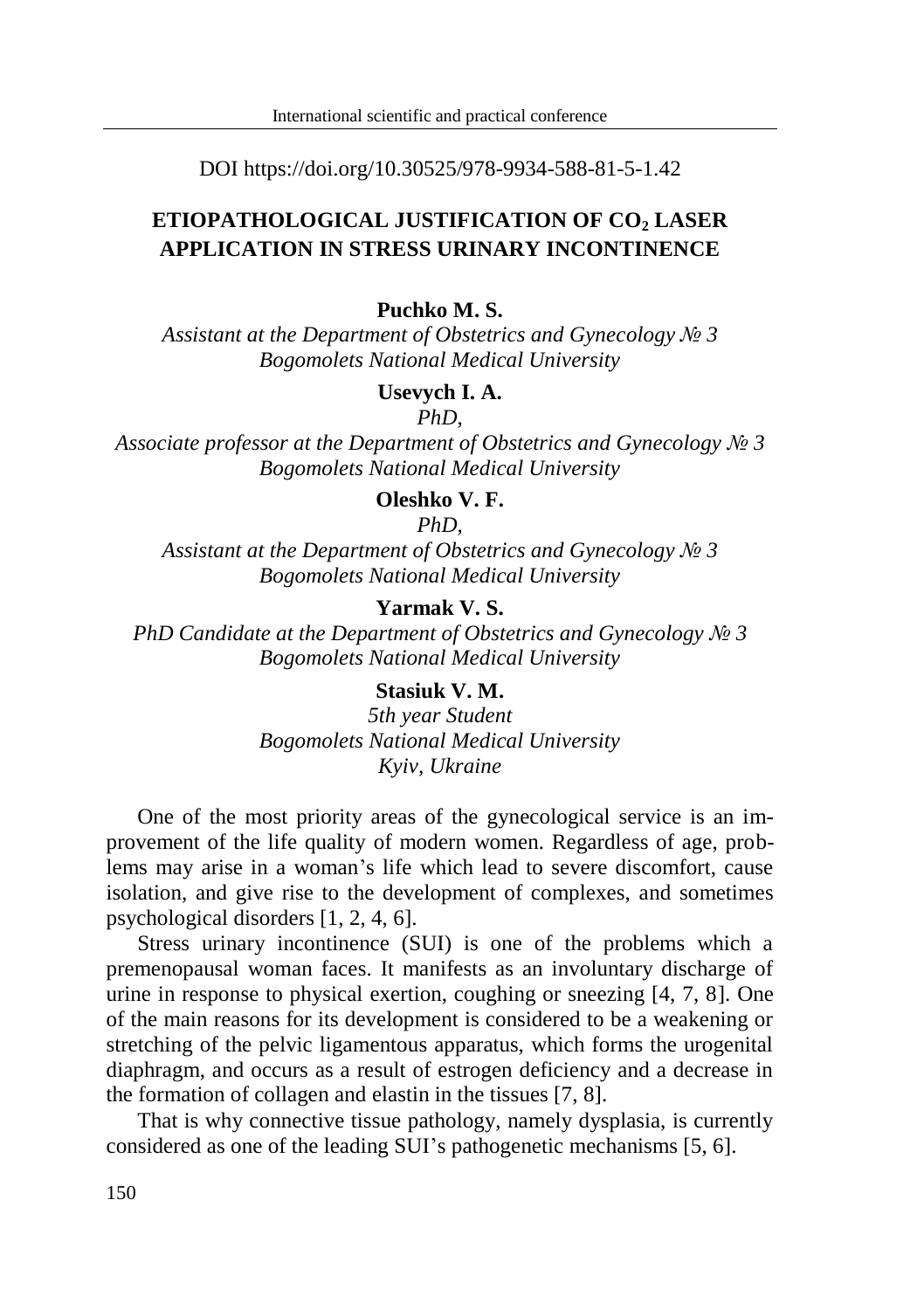Various conservative and surgical methods are used in SUI treatment. The literature review indicates that the effectiveness of pharmacological agents in SUI treatment is approximately 40-50%, but it has a short-term effect in most cases and can be achieved mainly in its mild forms [2, 4]. At the same time, side effects and incompatibilities with a number of other drugs limit the possibility of their application [4]. Currently, for the correction and treatment of SUI, drugs containing estriol are widely used. The local estradiol drugs application helps to restore the physiology of the urogenital tract: vaginal epithelium, connective tissue elements of collagen and elastin.

The search for alternative treatment methods led to the development and implementation of the new technology for SUI correction which is based on the use of laser energy [5, 6, 7, 8].

It should be noted that currently more and more information about the prospects of using minimally invasive laser technologies in urogynecology is being accumulated. But the information about its clinical effectiveness and safety in the treatment of SUI in women are provided only in a few sources [4, 5, 6]. Structural mechanisms of the therapeutic effect of laser radiation on the morpho-functional state of the vaginal walls after treatment with laser technologies remain insufficiently studied. This determines the prospect of further studies in this area and the purpose of our research.

The purpose of the research: etiological and pathogenetical justification of  $CO<sub>2</sub>$ -laser application in the complex treatment of stress urinary incontinence in perimenopausal period patients.

The materials and methods of the research. A prospective examination of 132 women at the age of 45-55 y.o. who were treated in the Gynecological Department No. 2 of the Kiev City Maternity Hospital No. 3 and in the Medical center "Academy of Your Health" with SUI manifestations was conducted. All women were divided into two groups depending on the prescribed therapy. The main group consisted of 56 premenopausal age women with SUI, who were offered the therapy with the  $CO<sub>2</sub>$ -laser application in combination with local application of an estradiol-based cream once a day for the first month, followed by further dosage reduction to one application twice a week for 7 months. The comparison group was formed by 76 women with SUI manifestations, who were intended only for therapy with local estradiol application at the rate of one application of cream per day for a month, followed by further dosage reduction to one application twice a week for 7 months. The total duration of treatment for women in both groups was 8 months.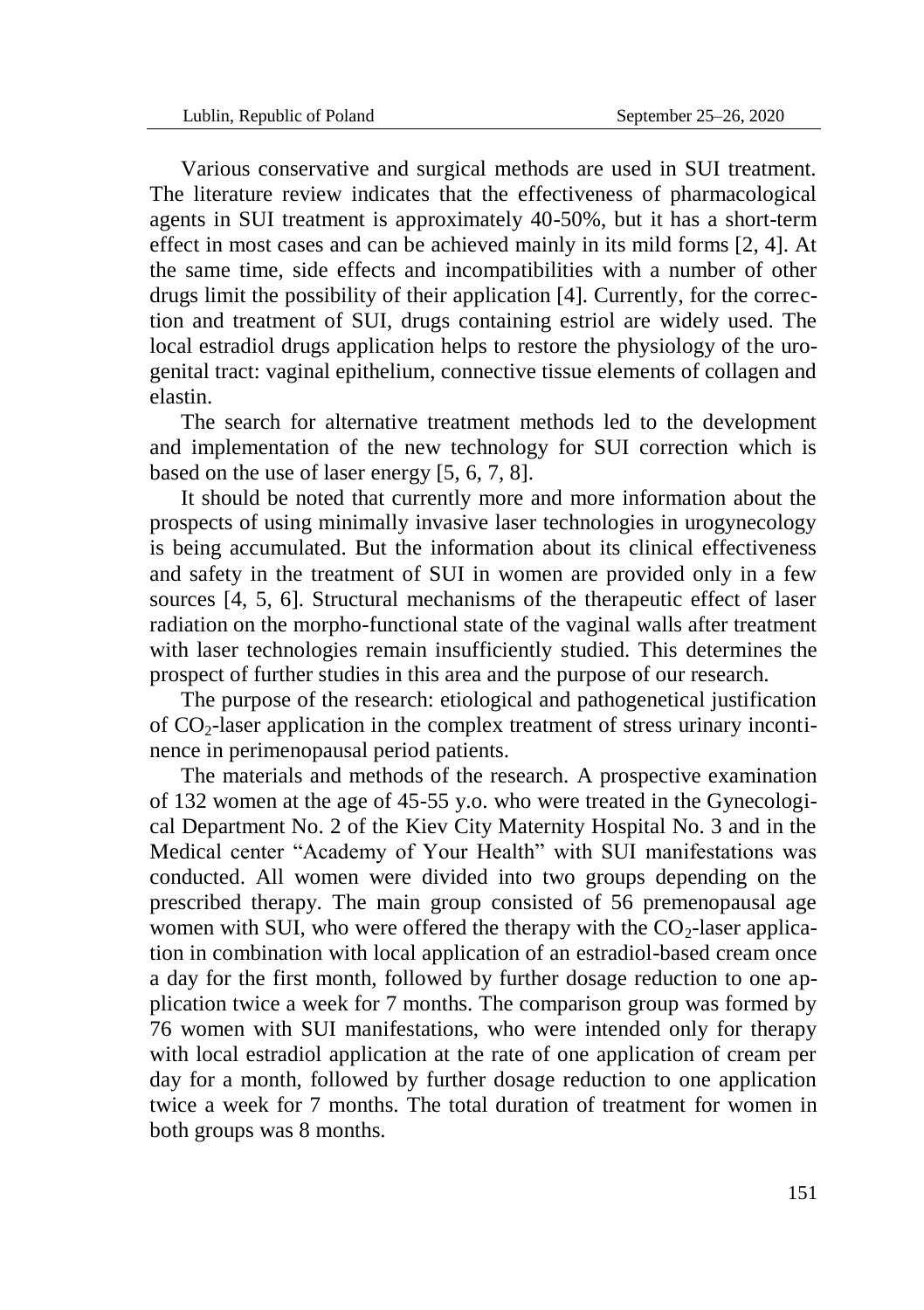Taking into account the significance of the fibrous connective tissue condition in SUI etiopathogenesis we determined the level of synthesis (Total P<sub>1</sub>NP, Total P<sub>3</sub>NP) and resorption (deoxypiridinolin Pyriliks – D) connective tissue markers in blood serum of all patients before the treatment, 6 and 12 months after the treatment.

The results of the research and their discussion. The average age of patients in the examined groups was  $47,3\pm2,4$  years, but their structure was significantly dominated by women over 53 years old. Most of them had the presence of combined extragenital pathology, including those that had UDCTD phenotypic manifestations: cardiovascular diseases (the main group – 35 (62,5%); the comparison group – 37 (48,7%); p<0,05), gastrointestinal and hepatobiliary system (the main group  $-27$  (48.2%); the comparison group – 24 (31,6%); p<0,05), ophthalmological diseases (the main group – 14 (25,0%); the comparison group – 10 (13,1%); p<0,05) and diseases of the genitourinary system (the main group  $-31$  (55.4%); the comparison group  $-30$  (39,5%); p<0,05).

The gynecological anamnesis of women in both groups was marked by a predominance of inflammatory diseases of the female genital system (the main group – 48 (85,7%); the comparison group – 42 (55,3%); p<0,05), cervical diseases (the main group  $-40$  (71,4%); the comparison group  $-$ 39 (51,3%);  $p<0.05$ ) and sexually transmitted infections (the main group – 23 (41,1%), the comparison group  $-21$  (27,6%); p<0,05).

Analyzing the childbirth parity, it has been found that only 4 (7,1%) of women in the main group and 6 (7,9%) of women in the comparison group did not have a childbirth history. However, the remaining women of both groups with a history of childbirth noted the presence of complications, such as perineal and vaginal ruptures of I-II degree (the main group – 21 (37,5%); the comparison group  $-36$  (47,4%); p $>0,05$ ), operative delivery (the main group  $-15$  (26,8%); the comparison group  $-24$  (31,6%); p>0,05), including vacuum extraction of the fetus with previous perineo-or episiotomy.

In order to determine the state of fibrous connective tissue, which plays a leading role in the performance of the pelvic floor support function and the obturation ability of the urinary-genital diaphragm sphincters, we studied the concentration of Total  $P_1NP$  and Total  $P_3NP$ , which indicate the activation of type I and III collagen synthesis in the blood serum of patients in both groups.

For women with SUI manifestations, the average value of the type I collagen synthesis marker was decreased by 58,5% (the main group) and by 65,2% (the comparison group) from the physiological norm (the main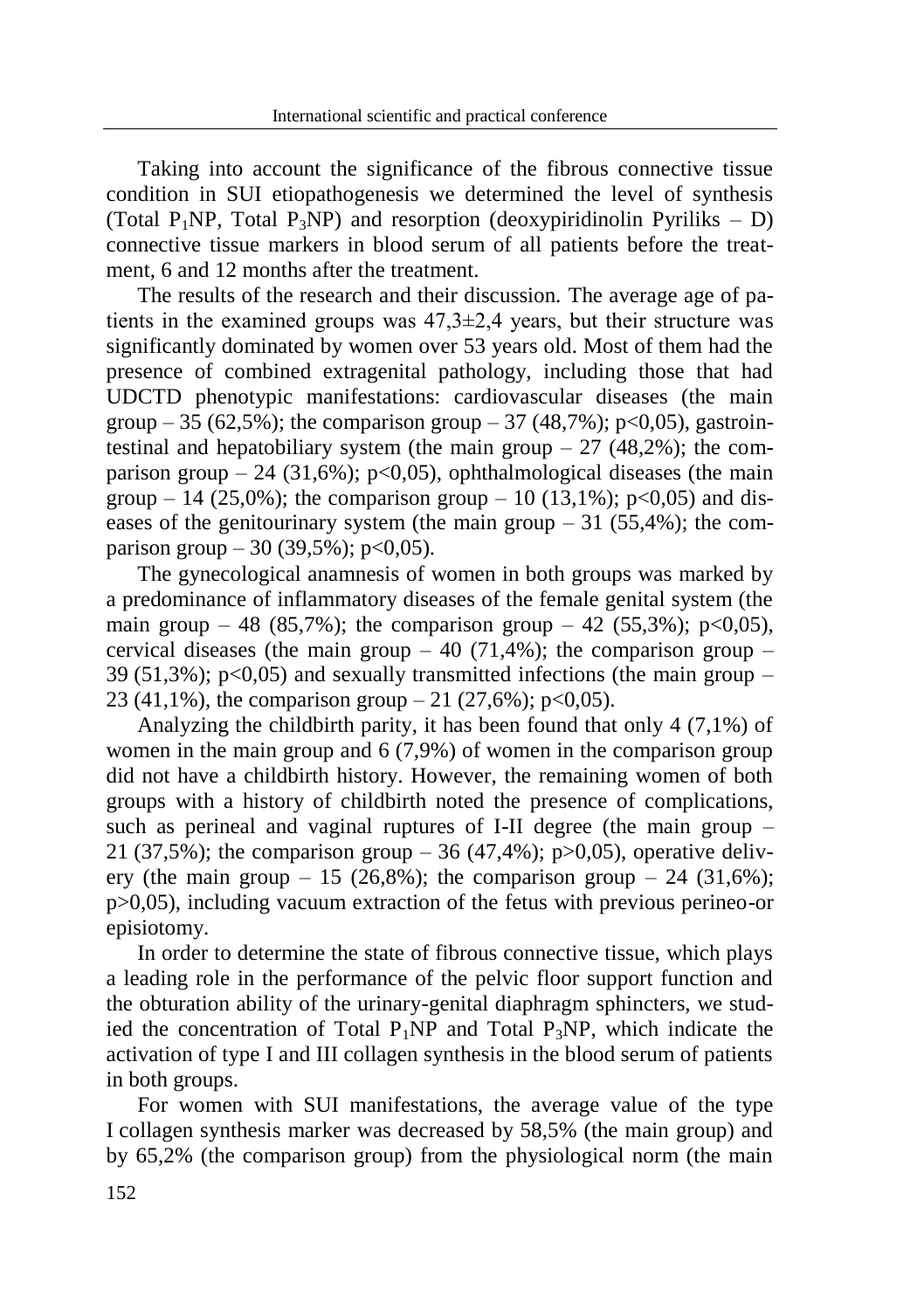group – 23,2 $\pm$ 3,24 ng/ml; the comparison group – 26,4 $\pm$ 4,04 ng/ml; the physiological norm – 30,9-57,6 ng/ml) ( $p<0.05$ ). At the same time, the average value of the marker of III type collagen synthesis in women of the study groups was increased by 52,2% (the main group) and by 36,0% (the comparison group) from the physiological norm (the main group – 29,24 $\pm$ 2,66 ng/ml; the comparison group – 27,4 $\pm$ 3,01 ng/ml; the physiological norm  $-0.6-19.9$  ng/ml) (p<0.05).

The average value of the connective tissue resorption marker Pyriliks-D, which is a product of collagen degradation in women of the main and the comparison groups, did not differ significantly and was on the verge of exceeding the physiological norm by an average of 14,2% (the main group) and 10.4% (the comparison group) (the main group  $-8.1\pm0.04$  nmol/l, the comparison group – 7,96 $\pm$ 0,03 nmol/l, the physiological norm – 3,0-7,4 nmol/l).

After  $CO_2$ -laser application 18 (32.1%) women of the main group complained of stress urinary incontinence as a result of a strong urge to urinate (the main group before treatment  $-38(67,9\%)$ ; the comparison group after treatment – 36 (47,4%); p<0,05). Loss of urine droplets was observed in 4  $(7,1\%)$  women (the main group before treatment  $-28$  (50,0%); the comparison group after the treatment  $-13$  (17,1%); p<0,05).

Determination of the average concentration of the collagen synthesis type I Total  $P_1NP$  marker in the dynamics of treatment after 6 months demonstrated a significant increase by 72,8% in women who received  $CO<sub>2</sub>$ -laser therapy in combination with local estradiol treatment (the main group before treatment  $23.2 \pm 3.24$  ng/ml; the main group 6 months after treatment – 40,1 $\pm$ 4,28 ng/ml; p<0,05).

In women of the comparison group, a significant increase in this indicator by 46,2% (the comparison group before treatment –  $29,2\pm 2,66$  ng/ml; the comparison group 6 months after treatment  $-42,7\pm3,16$  ng/ml; p<0,05) was observed.

Determination of the Total  $P_1NP$  marker concentration after 12 months against the background of the proposed complex revealed that the women of the main group had a stable value of the indicator (the main group after 6 months of treatment – 40,1 $\pm$ 4,28 ng/ml; the main group after 12 months of treatment – 42,7 $\pm$ 3,61 ng/ml; p>0,05). From our point of view, these changes were provided by the effect of laser radiation on the vaginal mucosa that led to activation of endogenous collagen production. However, in women of the comparison group, a significant decrease of this marker after 12 months against the background of local therapy (the comparison group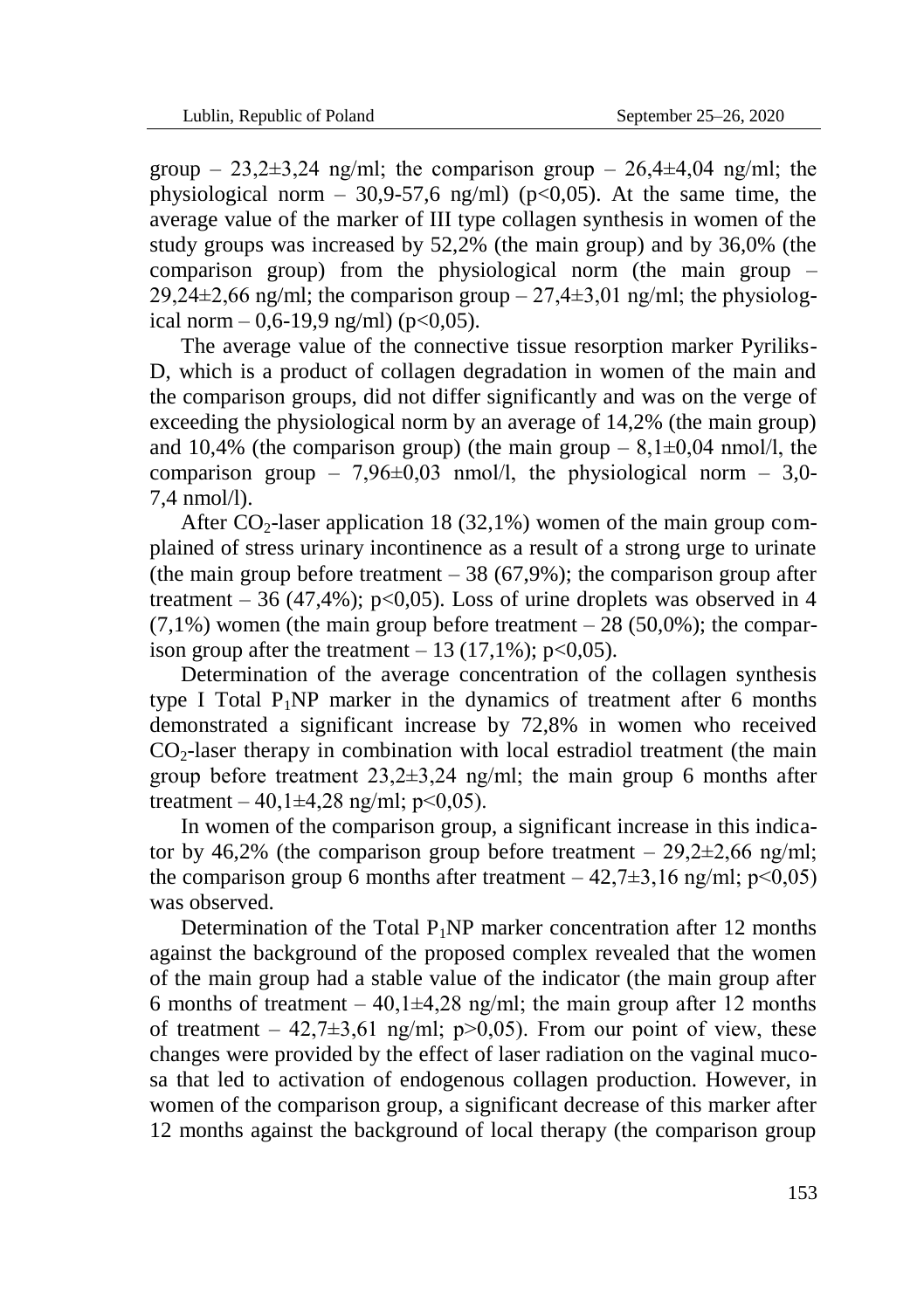6 months after treatment –  $42.7\pm3.16$  ng/ml; the comparison group 12 months after treatment –  $34,7\pm3,79$  ng/ml; p<0,05), was observed.

The average concentration of the collagen synthesis type III Total P3NP marker in women who received  $CO<sub>2</sub>$ -laser therapy in combination with local treatment significantly decreased compared to the base value by 62.4% (the main group – 29.2 $\pm$ 2.66 ng/ml; the main group 6 months after treatment –  $18.2 \pm 0.41$  ng/ml; p<0.05) (Tab. 3).

For women in the comparison group, a significant decrease for 58,4% was also observed against the background of local therapy (the comparison group before the treatment –  $27,4\pm3,01$  ng/ml, the comparison group 12 months after the treatment –  $16,0\pm0,29$  ng/ml; p<0,05).

Determination of this indicator in 12 months in the dynamics of treatment in women of the main group, an insignificant tendency to increase of the average concentration, which exceeded the maximum permissible physiological norm by 15,7% (the main group 6 months after treatment – 18,2 $\pm$ 0,41 ng/ml; the main group 12 months after treatment – 21,6 $\pm$  $0.21$  ng/ml; p $>0.05$ ), was observed. At the same time, women in the comparison group showed a significant increase in the average value of the indicator by 37,7% (the comparison group 6 months after treatment  $-16,0\pm0,29$  ng/ml, the comparison group 12 months after treatment  $-25,7\pm3,08$  ng/ml; p<0,05).

Against the background of  $CO<sub>2</sub>$ -laser therapy in combination with local estradiol treatment in women of the main group and the comparison group, there was no significant difference in the indicators of the connective tissue resorption marker Pyriliks-D.

Conclusions. The positive therapeutic result of the  $CO<sub>2</sub>$ -laser, from our point of view, occurs due to the effect on the etiopathogenetic mechanisms of the SUI complex – an age-related imbalance of markers of synthesis and resorption of connective tissue. In women who received laser treatment, a significant increase and stable plasma concentrations of the Total  $P_1NP$ marker (base value –  $23.2 \pm 3.24$  ng/ml; 6 months after treatment – 40,1 $\pm$ 4,28 ng/ml (p<0,05); 12 months after treatment – 42,7 $\pm$ 3,61 (p>0,05), was observed. An increase in the concentration of I type collagen synthesis marker contributed to a synergistic decrease in the concentration of III type Total  $P_3NP$  marker in women of the main group and stabilization of its value in the dynamics of treatment (base value  $-29,2\pm 2,66$  ng/ml; after 6 months-18,2 $\pm$ 0,41 ng/ml (p<0,05), after 12 months – 21,6 $\pm$ 0,21 (p>0,05). There was no significant difference in the concentration of the connective tissue resorption marker Pyriliks–D in women of the studied groups, depending on the chosen treatment.